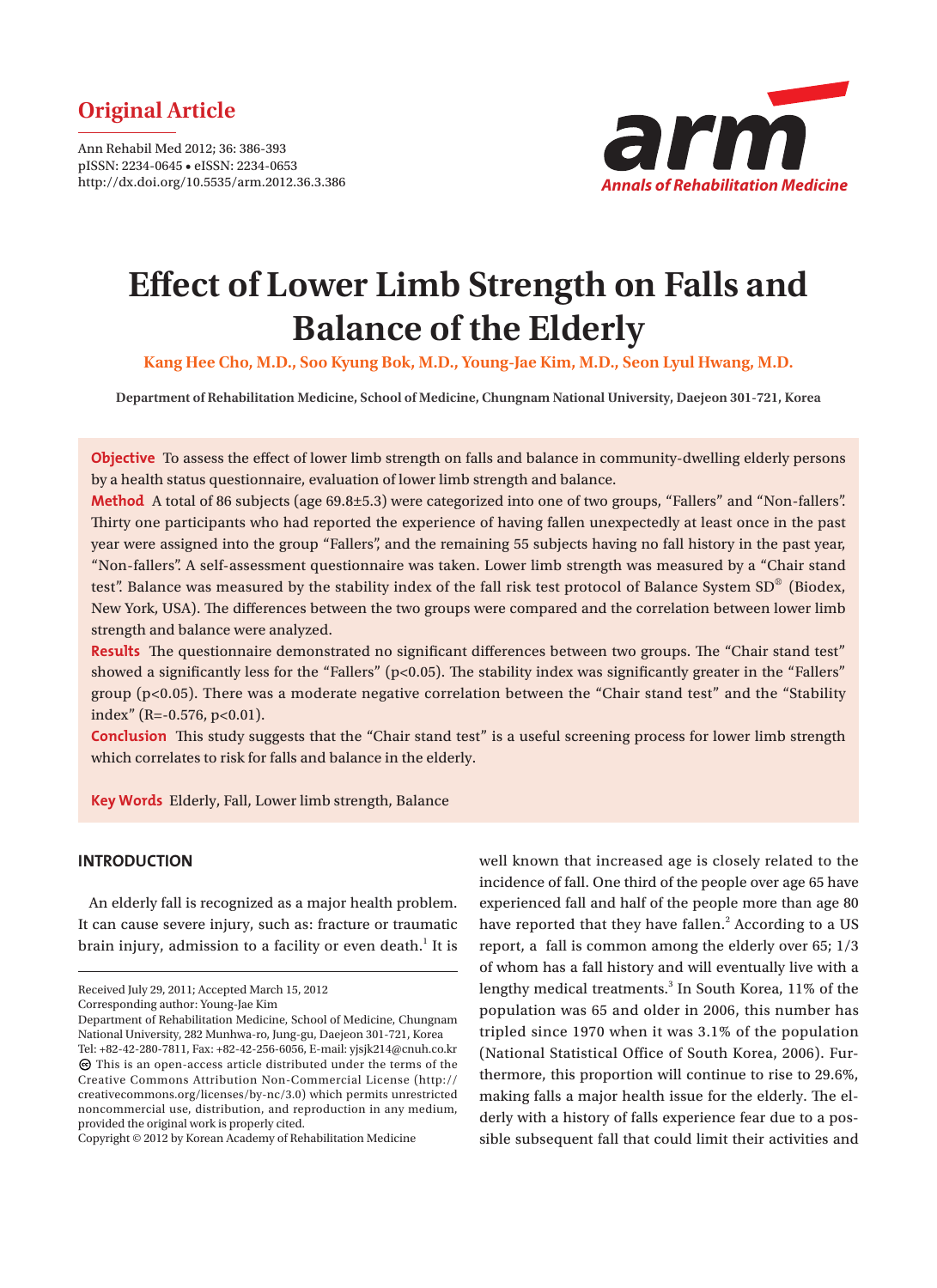mobility due to poor muscle strength.<sup>4</sup>

The known risk factors of fall are age, a previous fall, arthritis, cognitive impairment, dependency for activities of daily living, depression, gait and balance disturbances, medications, muscle weakness and visual and sensory impairments.<sup>5,6</sup> According to a guideline by the American Geriatrics Society, 2001, the age who have suffered a fall at least once a year would benefit from the timed "Up and Go" (TUG) test.<sup>7</sup> Elderly men with a history of repetitive falls should undergo an evaluation for: comorbid disorders, difficulties in mobility, gait and balance issues, lower extremity joint function, mental status, neurologic and cardiovascular function, and visual tests.<sup>8</sup>

The "Chair stand test" quickly checks the muscle power of lower extremity more easily than an isokinetic dynamometer without special training or equipment by counting the number of standing and sitting on the chair. Jones et al. $^{\circ}$  reported that a "30 seconds Chair stand test", counting the number of times a client stands up for 30 seconds, is more reliable than an existing test which checks the time one takes to stand for a total of 5 or 10 times. They also reported that 1-RM (repetition maximum) muscle power test result and "30 seconds stand up test" have moderate correlation.

The fall risk test protocol of Balance System SD® (Biodex, New York, USA) indicates that the balance ability of subjects as a "Stability index" by measuring changes in center of gravity in mediolateral and anteropsterior directions. Finn et al. $^{10}$  reported that the fall risk test protocol is an available test measuring the balance of the subjects over 50 who have a different abilities of balance.

In this study we are going to check the effect of lower extremity muscle power on balance and fall by doing a survey for elderly dwelling in the community who have made outpatient visits at a university hospital with a history of a fall and physical condition, measurement of lower extremity muscle power and balance index.

# **MATERIALS AND METHODS**

#### **Subjects**

Eighty-six (43 male, 43 famale) subjects were recruited from outpatient of the university hospital who were over 65. The subjects with other factors that could influence a fall such as: stroke, spinal injury or Parkinson disease were excluded. We define "Fallers" as the 31 subjects with a history of a fall more than once within a recent year and

| <b>Characteristics</b> | Fallers $(n=31)$ | <b>Non-fallers</b><br>$(n=55)$ |
|------------------------|------------------|--------------------------------|
| Age (years)            | $72.1 \pm 5.9$   | $71.7 \pm 5.1$                 |
| Gender, male/female    | 16/15            | 27/28                          |
| Height (cm)            | $161.4 + 9.3$    | $162.0 + 7.9$                  |
| Weight (kg)            | $62.8 \pm 8.5$   | $62.3 \pm 7.4$                 |
| Frequency of fall      | $1.8 \pm 1.3$    | $\mathbf{\Omega}$              |

Values are means±standard deviation

"Non-fallers" as the 55 people who have not fallen within a recent year. Among the "Fallers", 20 subjects reported an experience of one fall, 5 subjects with a fall twice and 6 subjects with more than three falls (Table 1).

#### **Study design**

We carried out a survey for the subjects to evaluate demographic information, fall history, physical condition by checking Short Form Health Survey-36 (SF-36) and physical function. The subjects filled in the questionnaire directly and were given ample opportunity to question to the experimenter at any time. The basic demographic data included: activities of daily living dependency age, height, sex, weight, underlying disease, medication, activity and total number of falls. To assess general the physical condition and physical function, 2 items from SF-36 were quoted. The general physical condition of items were composed 4 questions with 5 rating scale and physical function consists 10 questions with 3 rating scales (Appendix 1). $^{11}$ 

After completing the questionnaire, the "Chair stand test" was done to evaluate lower extremity muscle power. The subjects were asked to sit on the chair whose back was 40 cm and settle themselves half of the buttock with straighten back and crossing the wrists in front of chest. And then they would stand up and sit down repetitively foe 30 seconds and count the number (Fig. 1). The tests were conducted 3 times and the results used the averages taken from each test.

To assess the balance function, the falls risk test protocol of Balance System SD® was used and the "Stability index" was calculated. The subjects got on a round 55 cm diameter platform connected to a desktop and monitor with eye opened. For the safety of subjects, they are allowed to hold a handle. Each session lasted of 20 seconds, completed a total of 3 times trial and platform was designed to be flexible without fixed state to induce the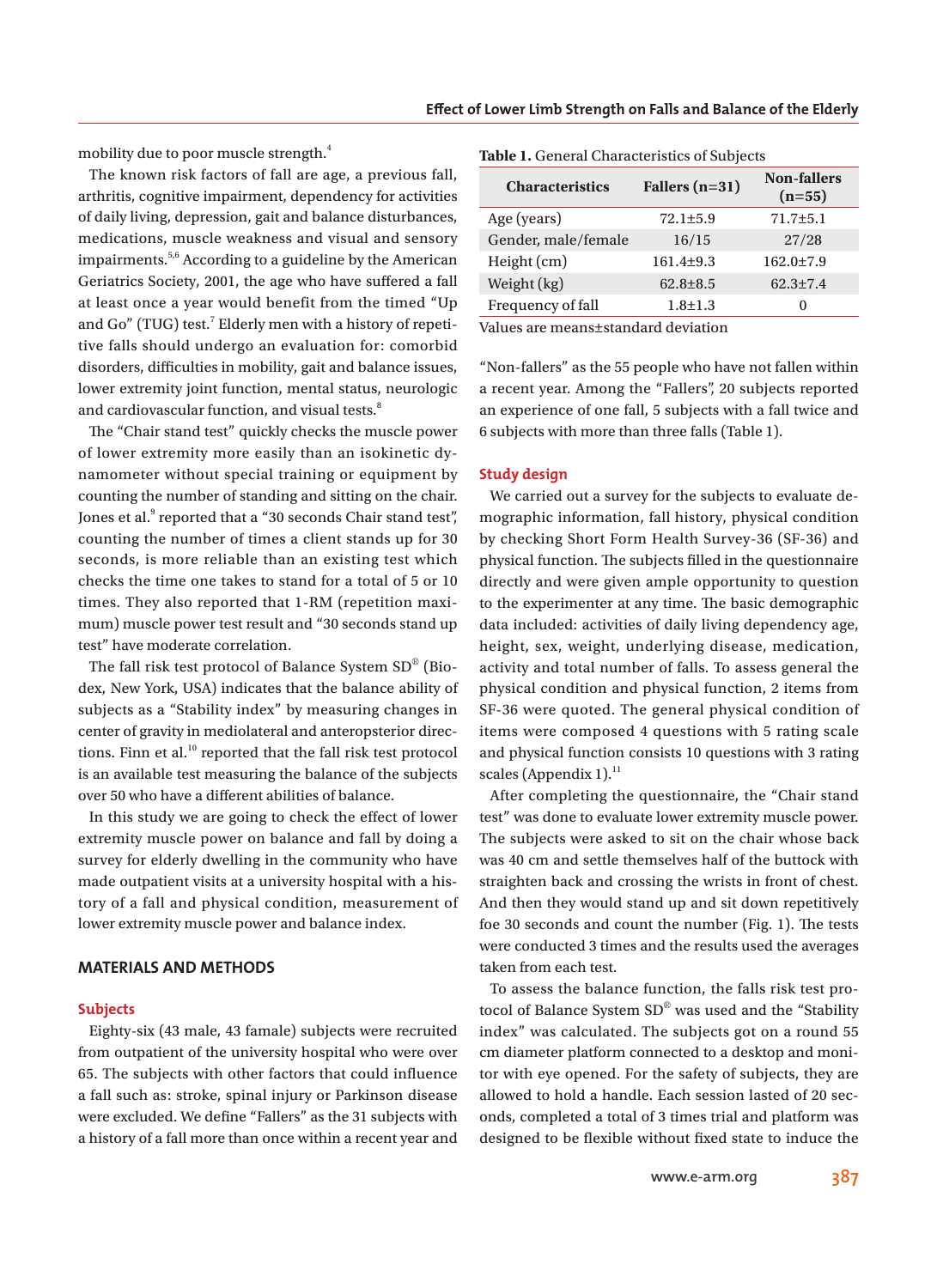

**Fig. 1.** Chair stand test.

change of center of gravity therefore we could evaluate the subjects' dynamic balance function and expressed it as balance measure (Fig. 2). The "Stability index" was calculated by a formula described below (Fig. 2) and higher score means poorer balance function.

### **Analysis**

We compared the results from general physical condition, results from the questionnaires checking physical function, the outcome of the "Chair stand test" and the "Stability index" with "Faller" between "Non-fallers". And to assess the correlation between lower extremity strength and balance function, a correlation analysis was done between the "Chair stand test" and the "Stability index" in all the subjects with "Fallers" and "Non-fallers".



\* Y: Anteroposterior movement of center of gravity

**Fig. 2.** Fall risk test protocol of Balance System SD® (Biodex, New York, USA). (A) Report of fall risk test protocol. (B) Formula to calculate "Stability index". YRS: Years.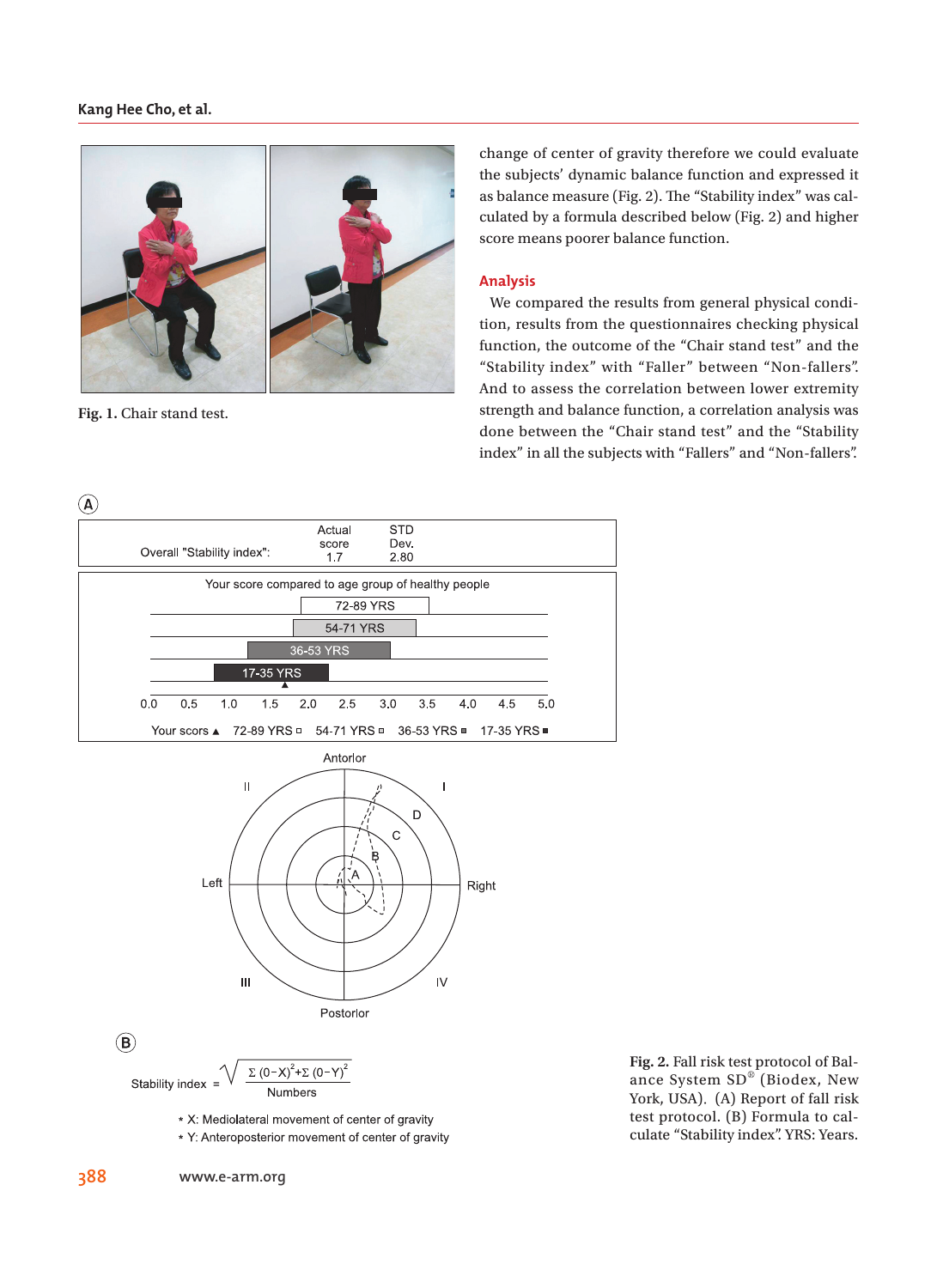### **Statistical analysis**

Statistical analysis was done with SPSS 18.0 Korean statistical program (SPSS Inc., Chicago, IL, USA). For the comparison of the results of "Fallers" and "Non-fallers", an independent t-test was done. The Pearson correlation analysis was used to evaluate the correlation between lower extremity strength and balance function. A statistically significant p-value is below 0.05 in independent ttest and below 0.01 in Pearson correlation analysis. In the purpose of checking usefulness of prediction of fall and calculating the cut-off value of "Chair stand test" and fall risk test protocol of Balance System SD®, we checked the ROC curve.

# **RESULTS**

# **Comparison of "Fallers" and "Non-fallers"**

According to the questionnaires, scores of general

**Table 2.** Results of Questionnaire, and Lower Limb Strength and Balance

|                  | <b>Fallers</b><br>$(n=31)$ | <b>Non-fallers</b><br>$(n=55)$ | p-value  |
|------------------|----------------------------|--------------------------------|----------|
| Questionnaire    |                            |                                |          |
| <b>GH</b>        | $40.6 \pm 16.7$            | $41.4 \pm 17.8$                | 0.853    |
| PF               | $67.4 + 21.8$              | $72.6 + 17.4$                  | 0.206    |
| Chair-stand test | $10.9{\pm}4.4$             | $16.2 + 4.9$                   | $0.001*$ |
| Stability index  | $3.5 \pm 1.3$              | $2.2 \pm 0.9$                  | $0.001*$ |

Values are means±standard deviation

GH: General health item of SF-36, PF: Physical function item of SF-36

\*p<0.05 with independent t-test

physical health in "Fallers" were 40.6±16.7 and there are not significantly different from "Non-fallers" whose scores were 41.4±17.8. Also scores checked by the questionnaires asking physical function had no significant difference between "Fallers" (67.4±21.8) and "Non-fallers" (72.6±17.4). In the "Chair stand test", scores of "Fallers" were significantly lower than "Non-fallers"  $(p<0.05)$  $(10.9\pm4.4)$  "Fallers" and  $(16.2\pm4.9)$  for "Non-fallers" and balance measures were significantly higher in "Fallers"  $(3.5\pm1.3)$  than "Non-fallers"  $(2.2\pm0.9)$  (p<0.05) (Table 2).

# **Correlation between "Chair stand test" and "Stability index"**

"Chair stand test" and "Stability index" showed moderate negative correlation among all the subjects including "Fallers" and "Non-fallers". This result means that higher scores in "Chair stand test" are correlated with lower



**Fig. 3.** Correlation between "Chair stand test" and "Stability index".



**Fig. 4.** ROC curve of "Chair stand test" and "Stability index". (A) Chair stand test. (B) Stability index.

**www.e-arm.org 389**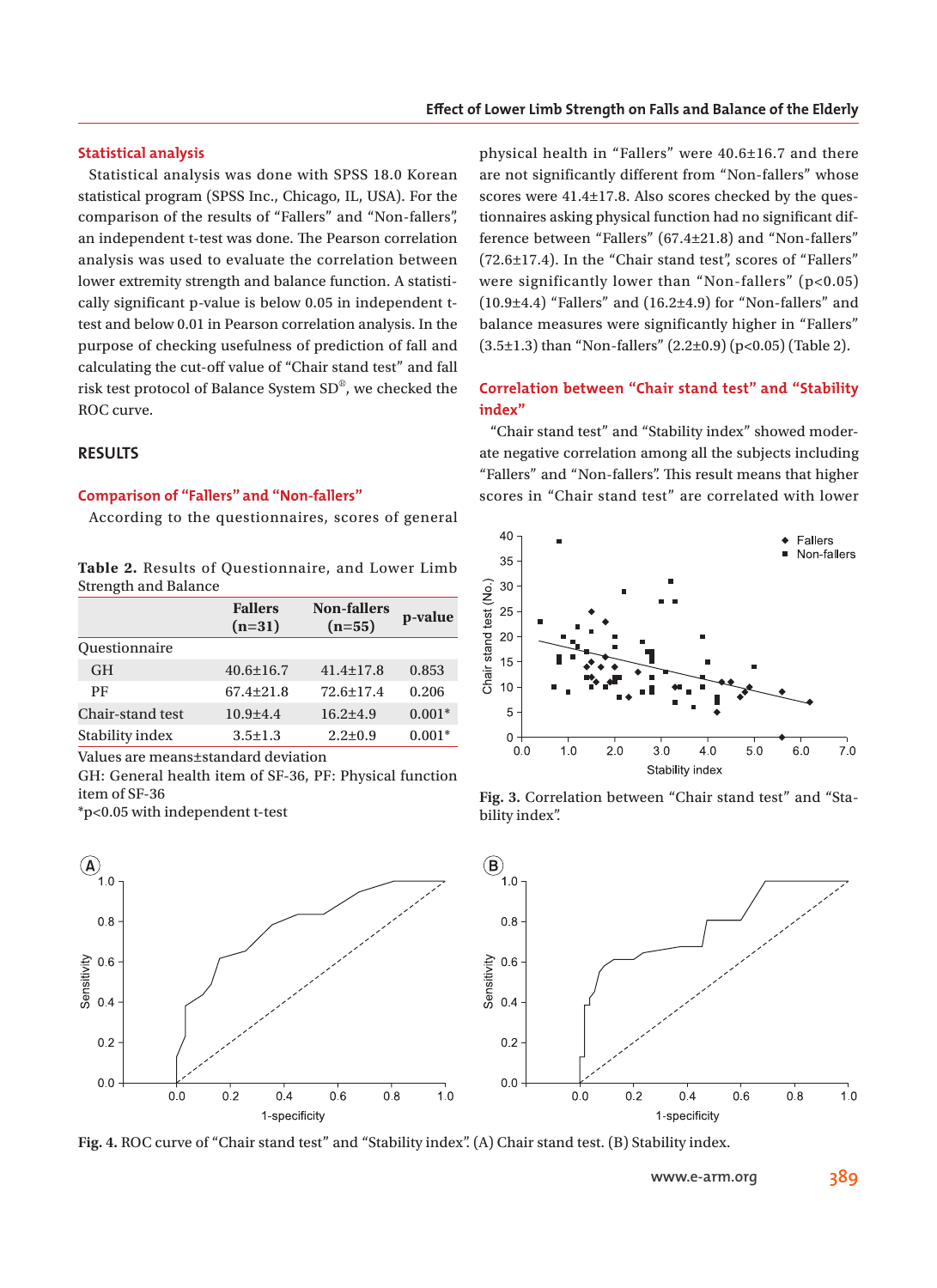"Stability index" (R=-0.576, p<0.01) (Fig. 3).

# **ROC curve of "Chair stand test" and balance measures**

A area below curve was 0.789, p-value was under 0.05 of ROC curve of "Chair stand test" and these mean a fair usefulness in the test ( $p<0.05$ ,  $95\%$  CI=0.69-0.89) and cut-off value, that was set up at 15 times was checked 61.8% sensitivity and 83.9% specificity. For the balance measure, area under curve was 0.779, p-value under 0.05 and showing a fair usefulness in the test  $(p<0.05, 95\%)$  $CI=0.67-0.88$ ). The cut-off value was checked 61.3% sensitivity and 87.3% specificity established at 3.05 (Fig. 4).

### **DISCUSSION**

Fall prevention is important in geriatric medicine. Evaluation of risk factors for a fall is necessary to select a high risk group who can be the control group for programs on fall prevention. In this study, "Fallers" have significantly less lower extremity strength and balance function than "Non-fallers". Several studies reporting the association between balance function and fall support our study.<sup>12-15</sup>

Melzler et al. $12,13$  evaluated the balance function of the elderly in 4 circumstances, with opened eyes and closed eyes using a force platform, with feet apart wide and narrow. In the situation with feet apart narrow, "Fallers" had poorer balance compared to "Non-fallers" because of the formers' significantly increased movement of center of center of gravity to mediolateral direction. Caterino et  $al.<sup>14</sup>$  evaluated the balance function for patients visiting an emergency room by using the TUG test and the force platform. Even though there was no significant association between falls with two tests, the test using the force platform was sensitive to assess falls that occurred within 1 week and the TUG test was useful in checking a fall happened 6 months before. As the former studies, they used force platform to check the movement of the center of gravity in the anteroposterior or mediolateral direction or Berg Balance Scale (BBS), TUG test to assess balance function. But the BBS is time consuming and result of test using force platform is difficult to be understood by subjects.

Therefore this study assesses the balance function by using fall risk test protocol of Balance System  $SD^{\circ}$ . The strengths of this protocol is that the time to evaluate is short because the total 3 sessions were conducted over 20 seconds and the results are displayed as balance measures which are easy to compare with the control group and also easy to explain to the subjects. We can identify the association between balance function and fall by checking the significantly higher Stability index in "Fallers" than "Non-fallers" (p<0.05).

According to the formal studies, there were no definite conclusion in the association between lower extremity strength and fall. Melzer et al.<sup>12</sup> reported that the strength of an ankle and a knee measured by an isokinetic dynamometer is not significantly different in "Fallers" and "Non-fallers" even though "Fallers" have decreased strength. Skelton et al. $^{16}$  also found that 20 women who had fallen before had no significant decrease in lower extremity strength than 15 women with no history of fall. But Wolfson et al.<sup>17</sup> and Whipple et al.<sup>18</sup> reported that "Fallers" have significantly decreased lower extremity strength when examined by isokinetic dynamometer than "Non-fallers".

In this study we assessed the lower extremity strength by a "Chair stand test" and concluded that a decrease in lower extremity strength is associated with increased risk for fall according to result of significantly decreased outcome in "Fallers". The "Chair stand test" is a simple test that can be done in short time without any other equipment or specific skill. Therefore it can be the useful screening test to predict the risk of fall in the elderly.

We found that there is moderate negative association between "Chair stand test" and "Stability index" in the association analysis (R=-0.576, p<0.01). Increased Stability index means a poorer balance function. This study demonstrated that increased lower extremity strength is associated with better balance function. The ROC curve for the "Chair stand test" and "Stability index" showed that the area under the curve was 0.789, 0.779 each and p-value was lower than 0.05. These results showed that these test are useful in predicting falls in the elderly and that the "Chair stand test" must be included as the screening test for falls risk evaluation for the elderly. In the "Chair stand test", the sensitivity was 61.8% and specificity was 83.9% when we set the cut off value as 15 times. In the "Stability index", if the cut off value was 3.05 then sensitivity was 61.3% and specificity was 87.3%. More subjects are needed to verify this result but these results can be used to predict the risk of a fall.

It is also known that comorbid disorders which can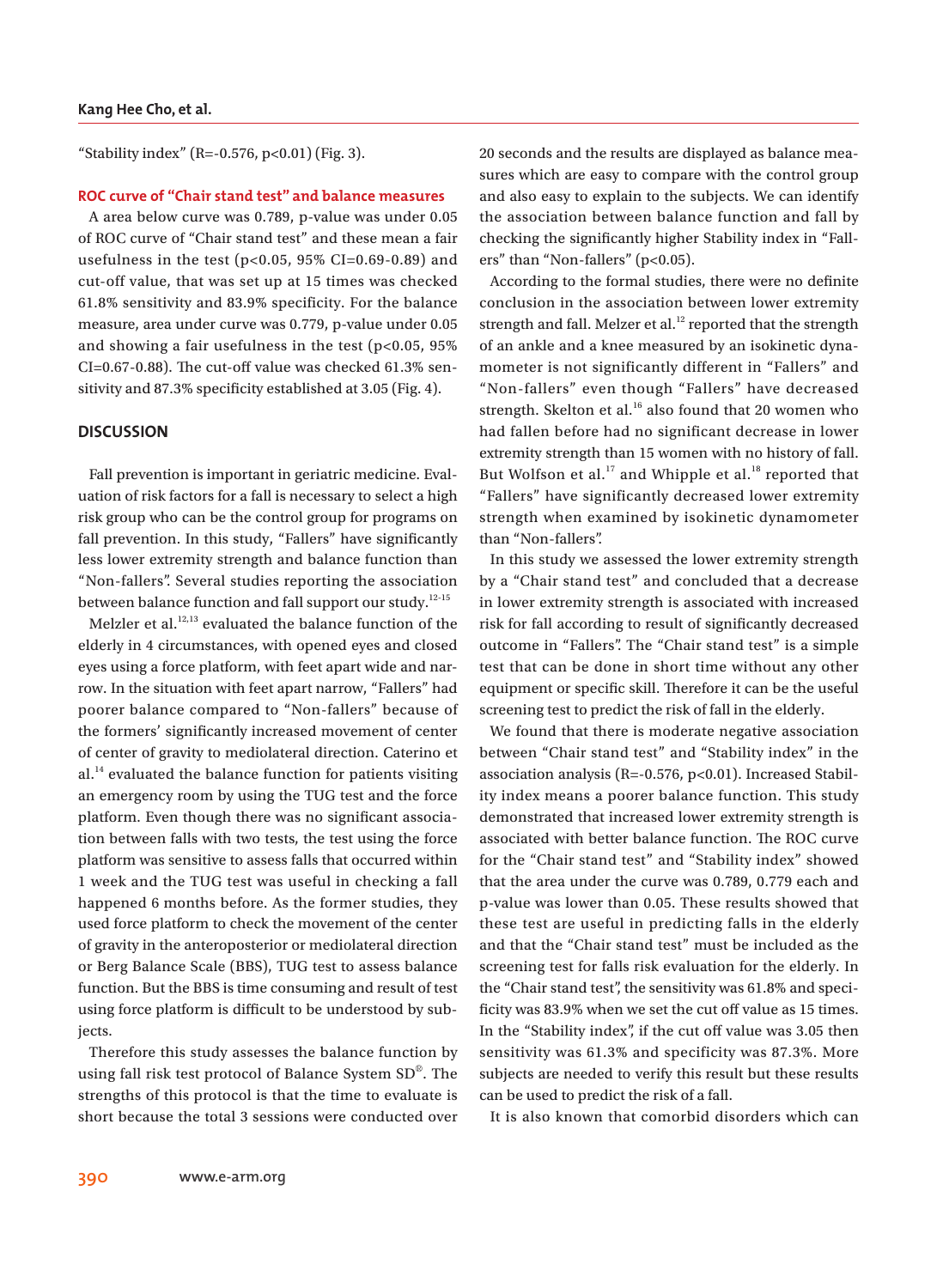influence balance are risk factors in the elderly.<sup>19</sup> In this study we tried to control this factor and reduce the errors by excluding subjects with disease in central nervous systems like spinal cord injury, stroke, and Parkinson's disease which can influence balance and cause urinary incontinence.

Cumming et al. $^{20}$  reported that 3 items with physical function, mental health and physical pain from Falls Efficacy Scale (FES) and SF-36 have significant correlation. But in this study 2 items with general physical status and physical function from SF-36 have higher scores in "Fallers" than "Non-fallers" but are not significant. All 5 questions about the general health status were subjective and the 5 rating scale system made it difficult to answer. Questions about physical function have a limitation that they can be difficult to measure the muscle power or balance power specifically. These limitations make the questionnaire fail to show the significant result in evaluating the risk of a fall and other further tests need to be developed that assess the lower extremity strength or balance function.

We have to acknowledge some limitations of this study. First, for the safety of the subjects, all of them carried out the test with holding in the strap. This can affect the result by adding the stabilization of upper extremity function. In future research this should e corrected. Second, existing reports performed an examination 5 times and used their average value to assess balance function using Balance System SD®10 but we executed the examination 3 times. Even though the standard deviation was not big, it could affect the reliability of the study. Third, we only recruited the subjects who visited the hospital. The elderly who live in the community without specific disease must be included in a future study. Finally, there is a lack in the analysis of association between "Chair stand test" and manual muscle testing which has been used widely before. We also did not include a test that must be done to assess the balance in sitting position thus we failed to evaluate the balance function in sitting position. In additional future studies, more specific tests such as manual muscle testing or an isokinetic dynamometer must be done to compare the result and to assess the balance function in sitting position. The "Chair stand test" is still under investigation to figure out the exact mechanisms of the test and these results can support the association between the test and the risk for a fall.

#### **CONCLUSION**

We executed the questionnaires asking about the general health status and physical function and "Chair stand test" to assess lower extremity strength and "Stability index" of fall risk test protocol of Balance System SD® to check the balance function for the aged over 65 who visited as an outpatient of university hospital. The "Chair stand test" showed that "Fallers" have significantly lower score and "Fallers" are significantly higher in the "Stability index". The "Chair stand test" and the "Stability index" have a moderate negative association so we can conclude poorer lower extremity strength is associated with higher risk of fall. Both the "Chair stand test" and the "Stability index" showed fair the area under curve and had a significance that proved the useful in the prediction of a fall. The "Chair stand test" is simple and doesn't need a skilled examiner or specific equipment without limitation in the space than the measurement of move of center of gravity by using the force platform or isokinetic dynamometer, so that it can be the useful screening test to predict the fall of the old. In the future studies, errors must be reduced, including the community dwelling healthy elderly and compare the existing test.

#### **REFERENCES**

- 1. Sattin RW, Lambert Huber DA, Devito CA, Rodriguez JG, Ros A, Bacehelli S, Stevens JA, Waxweiler RJ. The incidence of fall injury events among the elderly in a defined population. Am J Epidemiol 1990; 131: 1028-1037
- 2. Tinetti ME, Williams CS. Falls, injuries due to falls, and the risk of admission to a nursing home. N Engl J Med 1997; 337: 1279-1284
- 3. Sterling DA, O'Connor JA, Bonadies J. Geriatric falls: injury severity is high and disproportionate to mechanism. J Trauma 2001; 50: 116-119
- 4. Tinnetti ME, Speechly M. Prevention of falls among the elderly. N Eng J Med 1989; 320: 1055-1059
- 5. Tinetti ME, Speechly M, Ginter SF. Risk factors for falls among elderly persons living in the community. N Eng J Med 1988; 319: 1701-1707
- 6. Capmbell AJ, Borries MJ, Spears GF. Risk factors for falls in a community-based prospective study of people 70 years and older. J Gerontol 1989; 44: M112-117